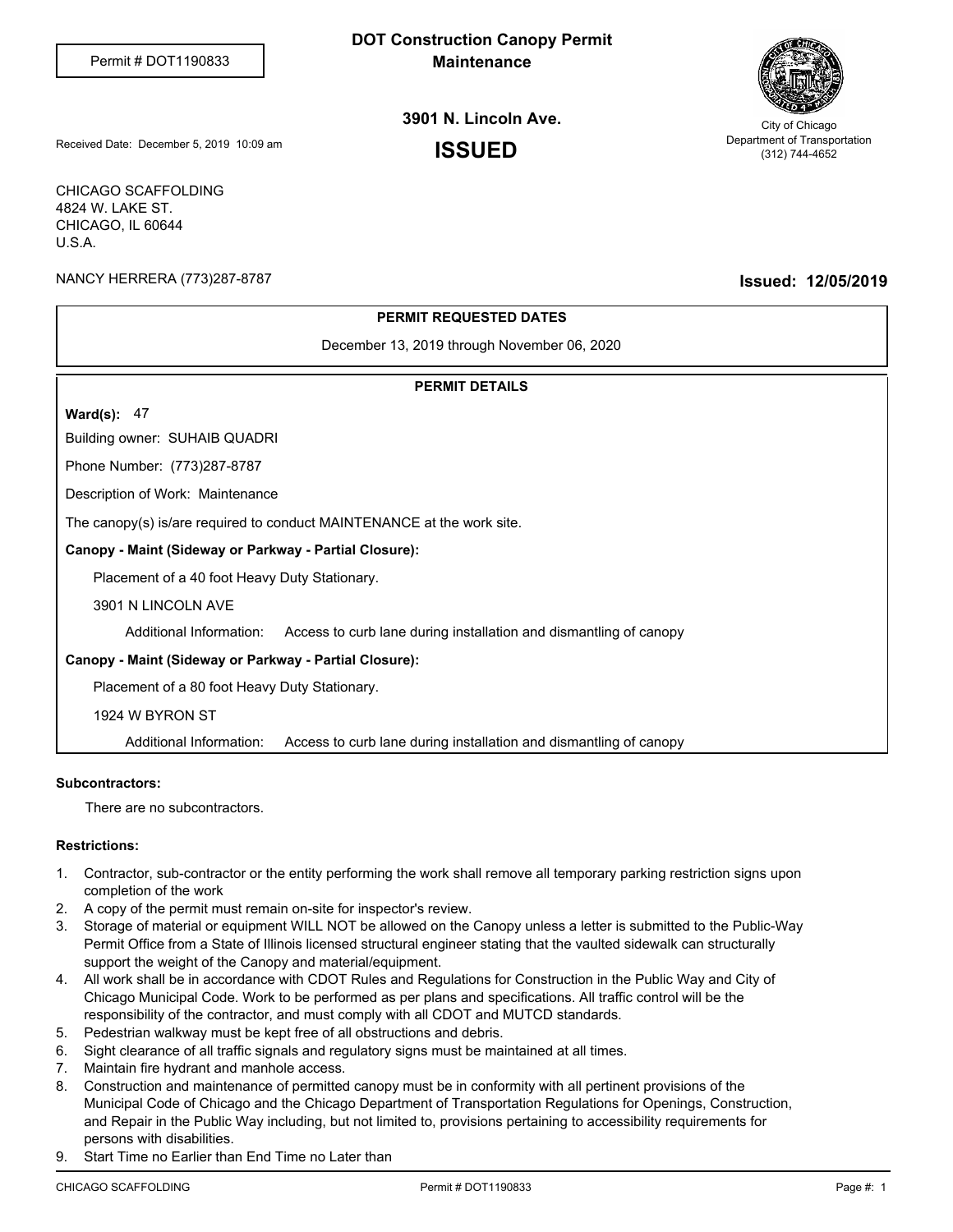#### CAPS: Amount: \$ 02/04/2020 DOT\_Canopy - Canopy Obstruction Fee AN06 80.00 CAPS: Amount: \$ 02/21/2020 DOT\_Canopy - Canopy Obstruction Fee AN06 400.00 CAPS: Amount: \$ 07/24/2020 DOT\_Canopy - Canopy Obstruction Fee AN06 480.00 CAPS: Amount: \$ 09/30/2020 DOT\_Canopy - Canopy Obstruction Fee AN06 480.00 CAPS: Amount: \$ 08/25/2020 DOT\_Canopy - Canopy Obstruction Fee AN06 480.00 CAPS: Amount: \$ 12/05/2019 DOT\_Canopy - Canopy Obstruction Fee AN06 240.00 CAPS: Amount: \$ 01/06/2020 DOT\_Canopy - Canopy Obstruction Fee AN06 240.00 CAPS: Amount: \$ 06/04/2020 DOT Canopy - Canopy Obstruction Fee AN06 480.00 CAPS: Amount: \$ 06/30/2020 DOT\_Canopy - Canopy Obstruction Fee AN06 480.00 CAPS: Amount: \$ 04/21/2020 DOT Canopy - Canopy Obstruction Fee AN06 240.00 CAPS: 04/08/2020 DOT\_Canopy - Canopy Obstruction Fee AN06

Amount: \$

**Fees:**

#### **Total Fees: \$3,840.00**

240.00

**EFFECTIVE DATES OF PERMIT**